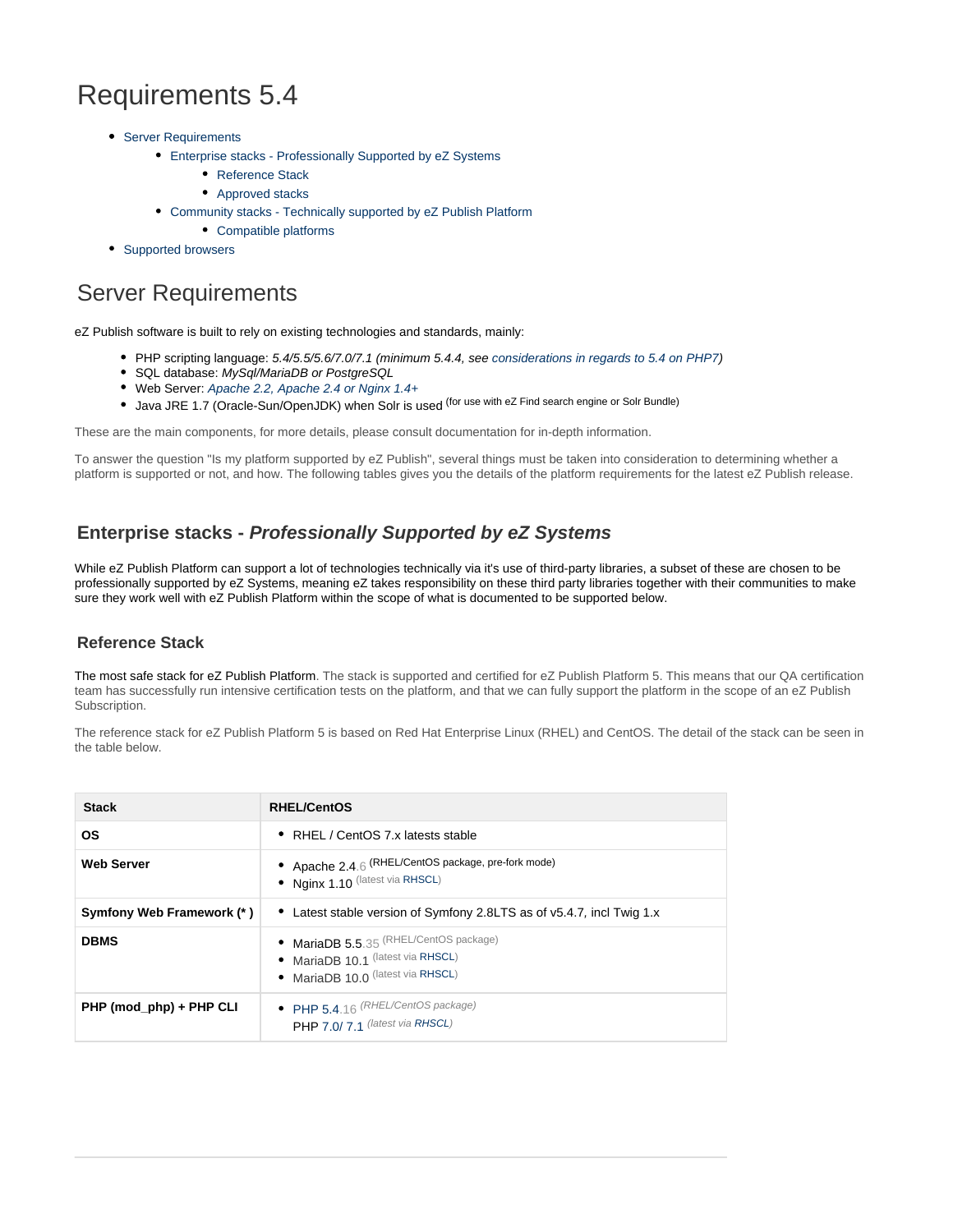| <b>PHP + PHP CLI extensions</b> | ZendOpCache 2.2.x (PECL package, not needed for PHP 5.5+ where it is builtin)<br>٠<br>php-fpm (for use with nginx)<br>bz2<br>٠<br>Curl<br>٠<br>dom<br>exif<br>fileinfo<br>ftp<br>gd<br>Iconv<br>json<br>mbstring<br>٠<br>memcached (PECL package, only for cluster mode)<br>Database:<br>٠<br>• MySQL/MariaDB:<br>· mysqli (Legacy Stack)<br>· pdo-mysql (Platform Stack)<br>• pecl_http<br>• Required by ezphttprequest used by ezodoscope & eZ Recommendation<br>pcntl<br>٠<br>pcre<br>posix<br>reflection<br>simplexml<br>spl<br>ssl<br>xmlreader<br>xsl<br>zlib<br>٠<br>php-intl<br>٠                                                                                                                                                                                                   |  |
|---------------------------------|---------------------------------------------------------------------------------------------------------------------------------------------------------------------------------------------------------------------------------------------------------------------------------------------------------------------------------------------------------------------------------------------------------------------------------------------------------------------------------------------------------------------------------------------------------------------------------------------------------------------------------------------------------------------------------------------------------------------------------------------------------------------------------------------|--|
| <b>Graphic Handler</b>          | • ImageMagick (RHEL/CentOS packages)                                                                                                                                                                                                                                                                                                                                                                                                                                                                                                                                                                                                                                                                                                                                                        |  |
| Other                           | • LibreOffice 4.x (RHEL/CentOS packages, needed for ezodf)                                                                                                                                                                                                                                                                                                                                                                                                                                                                                                                                                                                                                                                                                                                                  |  |
| eZ Publish extensions           | eZ Online Editor LS 5.4<br>٠<br>• eZ Website Interface LS $5.3^*$<br>eZ Flow LS 5.3*<br>eZ Find LS 5.4<br>٠<br>eZ Google Maps Location LS 5.3*<br>eZ Star Rating LS 5.3*<br>٠<br>eZ Website Toolbar LS 5.3*<br>٠<br>eZ Openoffice.org LS 5.3*<br>eZ MB Password Expiry LS 5.3*<br>٠<br>eZ Multiupload LS 5.3*<br>٠<br>eZ Survey LS 5.3 $^{\ast}$<br>eZ JSCore LS 5.4<br>eZ Script Monitor LS 5.3*<br>eZ SI LS 5.3 <sup>*</sup><br>eZ Style Editor LS 5.3*<br>eZ XML Export LS 5.3*<br>eZ Image Editor LS 5.3*<br>eZ Network LS 5.4<br>eZ Form Token LS 5.4<br>٠<br>eZ Content Staging LS 5.3*<br>eZ Autosave LS 5.3*<br>٠<br>eZ REST API Provider LS 5.3*<br>٠<br>\* eZ Publish Platform 5.4 is supported in parallel with 5.3, and reusing all extensions that have not changed since 5.3. |  |
| <b>Cluster mode</b>             | • eZDFSFileHandler (mysqli) + Linux NFS<br>• Persistence cache configured with Memcached<br>HTTP cache configured to use Varnish<br>٠                                                                                                                                                                                                                                                                                                                                                                                                                                                                                                                                                                                                                                                       |  |
| File system                     | • Linux ext4                                                                                                                                                                                                                                                                                                                                                                                                                                                                                                                                                                                                                                                                                                                                                                                |  |

#### <span id="page-1-0"></span>**Approved stacks**

These stacks are also tested, however not as extensively as our reference stack. These stacks still benefit from the full support and maintenance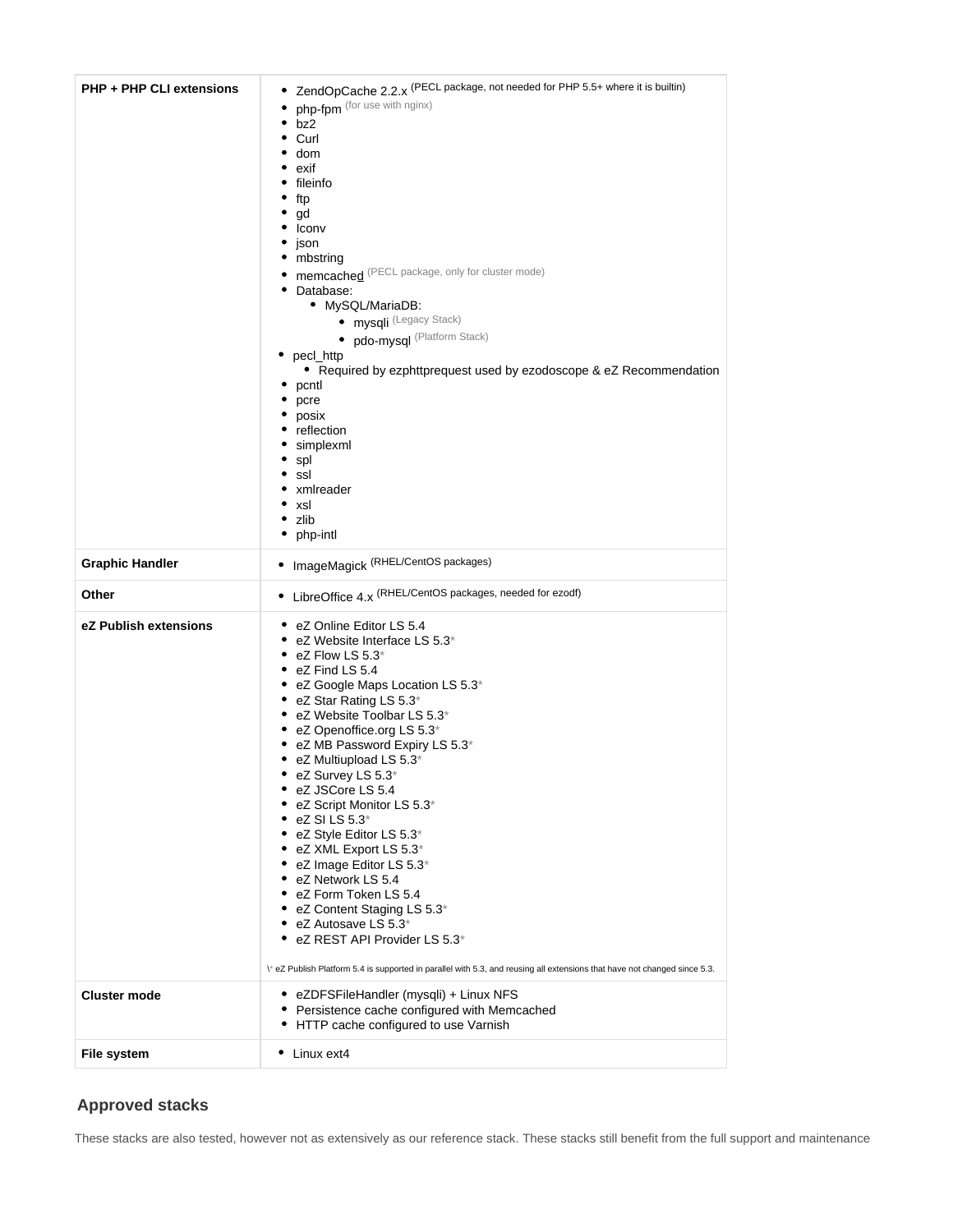guarantees provided with the eZ Publish Platform Subscription, but more issues *might* occur during normal operations and issues might in some cases take longer to resolve. However approved stacks with newer versions of MySQL and PHP will typically give you better performance than the standard reference platform.

The supported non-reference stacks for eZ Publish Platform 5 are:

- **Debian**
- **Ubuntu**

The details of the approved stacks can be seen in the table below, everything uses officially packages unless mentioned otherwise.

|                                     | Debian                                                                                                                                                                                                                                                                                                                                                                                                                                                                                                                                                                                                           | <b>Ubuntu</b>                                                                                                                                                                                                                                                                                                                                                                                                                                                                                          |
|-------------------------------------|------------------------------------------------------------------------------------------------------------------------------------------------------------------------------------------------------------------------------------------------------------------------------------------------------------------------------------------------------------------------------------------------------------------------------------------------------------------------------------------------------------------------------------------------------------------------------------------------------------------|--------------------------------------------------------------------------------------------------------------------------------------------------------------------------------------------------------------------------------------------------------------------------------------------------------------------------------------------------------------------------------------------------------------------------------------------------------------------------------------------------------|
| <b>Operating system</b>             | Debian 7 "wheezy" (note: EOL in 2018)<br>٠<br>Debian 8 "jessie"<br>٠<br>• Debian 9 "stretch"                                                                                                                                                                                                                                                                                                                                                                                                                                                                                                                     | • Ubuntu 14.04LTS (note: EOL in 2019)<br>• Ubuntu 16.04LTS                                                                                                                                                                                                                                                                                                                                                                                                                                             |
| <b>Web Server</b>                   | Apache 2.2 / 2.4 (prefork mode)<br>٠<br>• Nginx 1.6 $(Debian 8)$ & 1.10 $(Debian 9)$                                                                                                                                                                                                                                                                                                                                                                                                                                                                                                                             | • Nginx $1.4.x / 1.10.x$<br>• Apache 2.4 (prefork mode)                                                                                                                                                                                                                                                                                                                                                                                                                                                |
| <b>Symfony Web</b><br>Framework (*) | • See Reference Stack                                                                                                                                                                                                                                                                                                                                                                                                                                                                                                                                                                                            | • See Reference Stack                                                                                                                                                                                                                                                                                                                                                                                                                                                                                  |
| <b>DBMS</b>                         | • MySQL 5.5.x (Debian 7)<br>• MariaDB 10.0 $(Debian 8)$ & 10.1 $(Debian 9)$<br>• PostgreSQL                                                                                                                                                                                                                                                                                                                                                                                                                                                                                                                      | • MySQL 5.6 or preferably MariaDB 5.5 (14.04LTS)<br>• MariaDB $10.0$ $(16.04LTS)$<br>• PostgreSQL 9.x                                                                                                                                                                                                                                                                                                                                                                                                  |
| PHP (mod_php) + PHP<br>CLI + apache | • PHP 5.4 (Debian 7)<br>• PHP 5.6 $(Debian 8)$<br>• PHP $7.0$ (Debian 9)                                                                                                                                                                                                                                                                                                                                                                                                                                                                                                                                         | • PHP $5.5$ (14.04LTS: php5-fpm on Nginx,<br>libapache2-mod-php5 on Apache)<br>• PHP $7.0$ (16.04LTS: php5-fpm on Nginx,<br>libapache2-mod-php5 on Apache)                                                                                                                                                                                                                                                                                                                                             |
| <b>PHP</b>                          | • PHP Accelerator (Op Cache):<br>• Debian 7: "php-apc" package<br>• Debian 8: "opcache" extension built in to php<br>5.6<br>٠<br>bz2<br>Curl<br>٠<br>dom<br>exif<br>fileinfo<br>ftp<br>gd<br>Iconv<br>٠<br>json<br>mbstring<br>memcached (only for cluster mode)<br>• Database:<br>• MySQL:<br>• mysqli (LS)<br>$\bullet$ pdo-mysql (5.x)<br>• PostgreSQL:<br>• $pgsql$ (LS)<br>• $pdo-pgsql(5.x)$<br>• pecl_http<br>• Required by ezphttprequest used by<br>ezodoscope & eZ Recommendation<br>pcntl<br>pcre<br>posix<br>reflection<br>simplexml<br>spl<br>ssl<br>xmlreader<br>xsl<br>zlib<br>٠<br>php-intl<br>٠ | • bz2<br>$\bullet$ Curl<br>dom<br>٠<br>$\bullet$ exif<br>• fileinfo<br>٠<br>ftp<br>gd<br>$\bullet$ Iconv<br>$•$ json<br>• mbstring<br>• memcached (only for cluster mode)<br>• Database:<br>· MySQL:<br>• mysqli (LS)<br>$\bullet$ pdo-mysql (5.x)<br>• $pecL$ http<br>• Required by ezphttprequest used by<br>ezodoscope & eZ Recommendation<br>$\bullet$ pcntl<br>pcre<br>٠<br>posix<br>• reflection<br>simplexml<br>$\bullet$ spl<br>ssl<br>• xmlreader<br>$\bullet$ xsl<br>zlib<br>٠<br>• php-intl |
| <b>Graphic Handler</b>              | • ImageMagick $>= 6.4.x$<br>• GD2 ( PHP extension )                                                                                                                                                                                                                                                                                                                                                                                                                                                                                                                                                              |                                                                                                                                                                                                                                                                                                                                                                                                                                                                                                        |